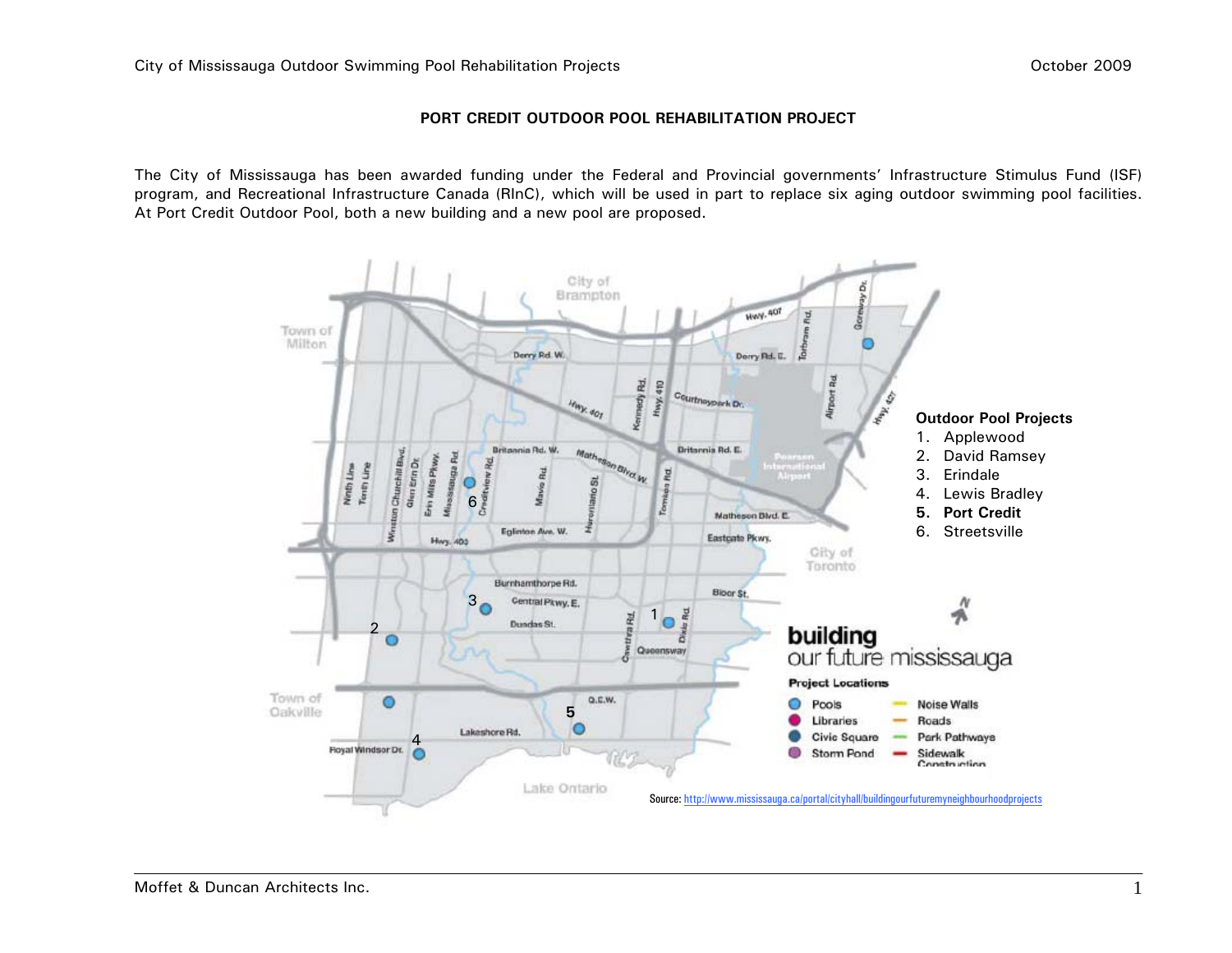

**PORT CREDIT OUTDOOR POOL – CONTEXT MAP** 

Port Credit Outdoor Pool is located in Lion's Park, north of Lakeshore Road East, one block east of Hurontario Street. The Municipal address is 20 Rosewood Avenue, Mississauga, ON, L5G 3H9. The western half of the block is currently being developed, with a 22 storey residential condominium building nearing completion at the corner of Lakeshore Road and Hurontario Street, and a 6 storey seniors residence slated for the northwest corner of the block.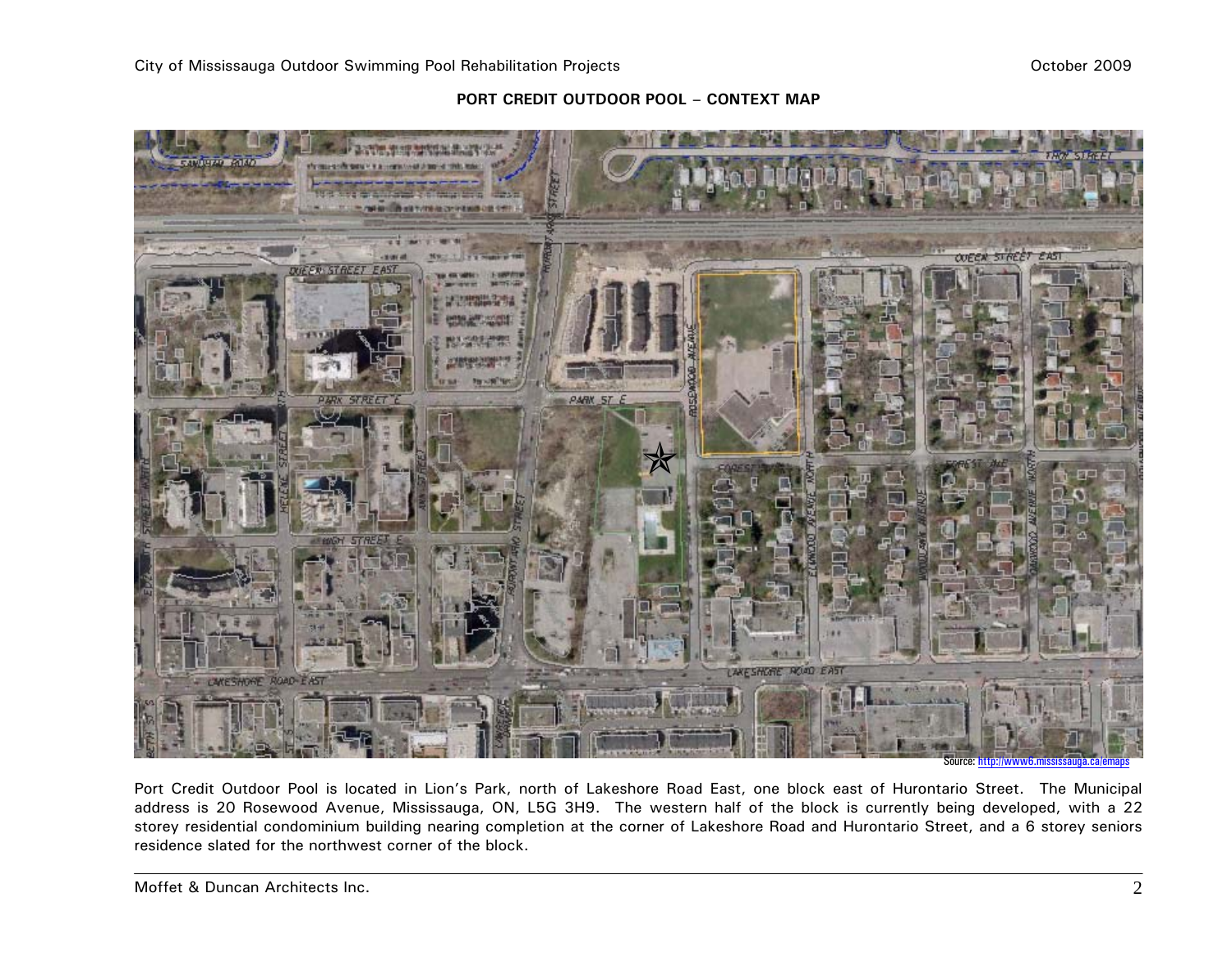

Source: http://www6.mississauga.ca/emaps

There is an existing parking lot on the property. The pool is viewed, however, as a local community facility, with many users expected to walk, cycle, or use public transit to travel there.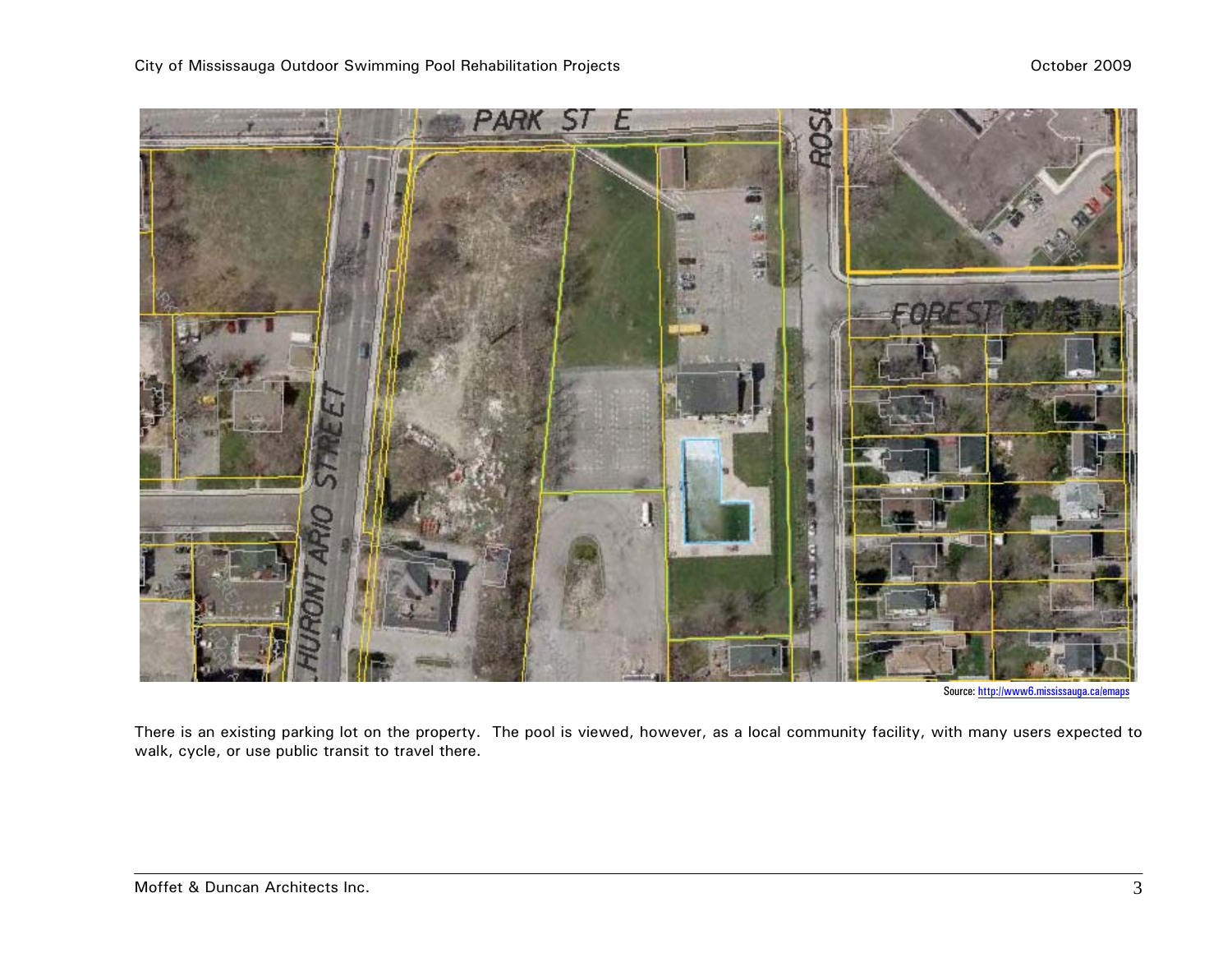

Port Credit Pool is accessible by two main bus routes. The park entrance on Rosewood Avenue is 400m north of Lakeshore Rd. E. Bus service on Hurontario St. is frequent, running about every 5 minutes during the week and 3-4 times per hour on weekends. Bus service on Lakeshore Rd. runs 3-4 times per hour on weekdays and 2-3 times per hour on weekends.